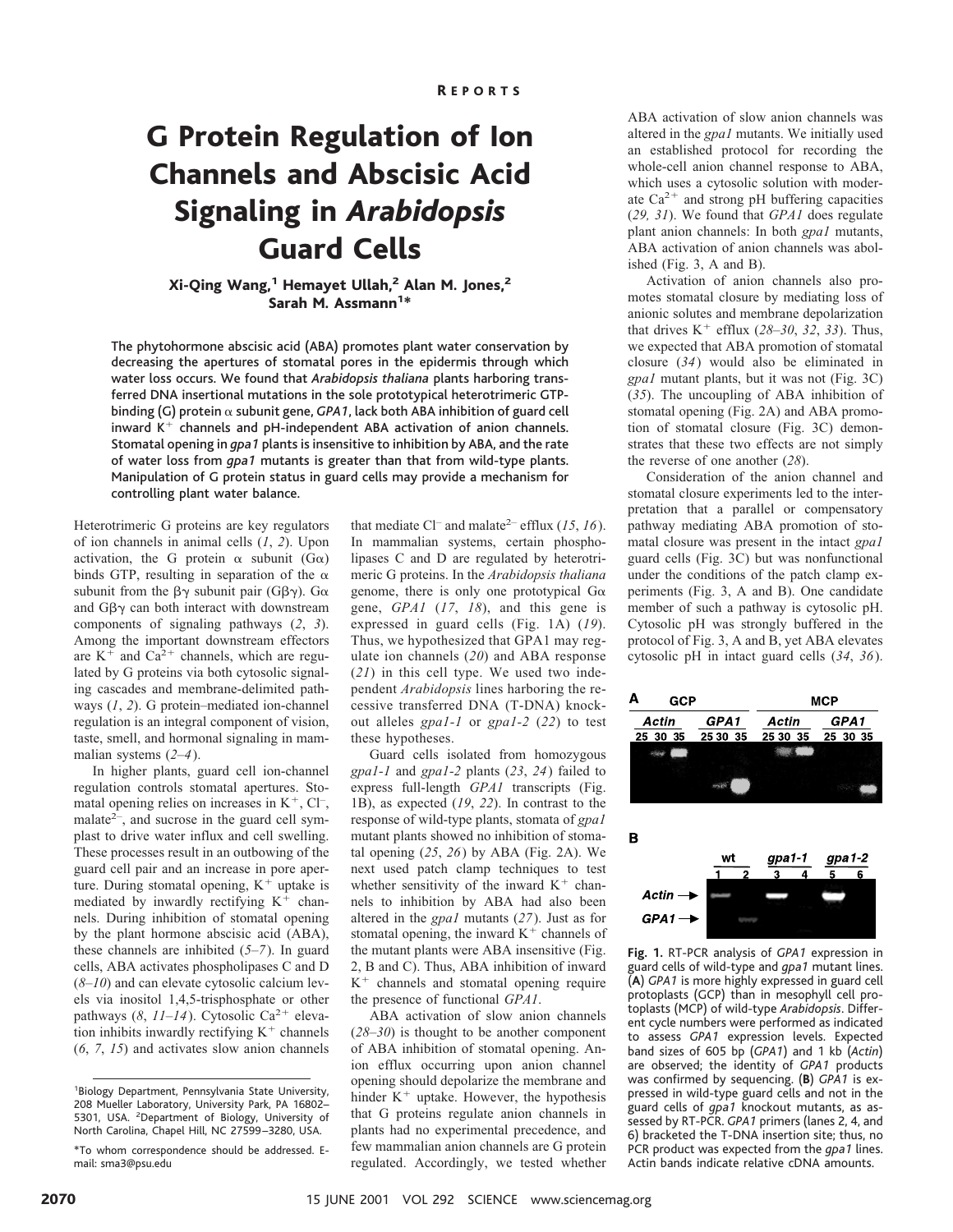### R EPORTS

Therefore, we next obtained electrophysiological measurements under weak cytosolic pH buffering (*31*) that would permit observa-

A

6

 $rac{8}{4}$ <br>4

 $\widehat{\mathbf{E}}_2$ 

 $\overline{\mathsf{A}}$ 

**Fig. 2.** Mutations *gpa1-1* and *gpa1-2* cause ABA insensitivity of stomatal opening and inward  $K^+$  channel regulation. (**A**) Comparison of ABA (20  $\mu$ M) inhibition of stomatal opening in wildtype, *gpa1-1*, and *gpa1-2*. Error bars rep $r$ esent  $\pm$ SE from three independent trials;  $n =$ 40 apertures per trial. Only wild-type plants showed significant ABA inhibition of stomatal opening  $(^{**}P \leq$ 

tion of anion channel regulation by ABAinduced alterations in pH. Normal ABA activation of anion channels was observed in all

genotypes (Fig. 3, D and E), consistent with the observation of ABA-induced stomatal closure in epidermes of mutant plants (Fig.



0.01, Student's *t* test). Photographs show representative stomata from the three genotypes after ABA treatment (open bars, –ABA; hatched bars, +ABA). (B) Whole-cell recordings of guard-cell inward K<sup>+</sup> currents in the absence or presence of 50  $\mu$ M ABA. K<sup>+</sup> currents were recorded from a holding potential of  $-76$  mV with voltage steps from  $-216$  to  $+64$  mV in +20-mV increments. ABA was added immediately after achieving the whole

Wild type

**Stomatal opening** 

**THE REAL PROPERTY** 

cell configuration. Recordings were obtained after 10 min. (**C**) Current/voltage relations (error bars represent ±SE) showed no ABA<br>inhibition of inward K<sup>+</sup> currents in *gpa1-1* and *gpa1-2* guard cells versus significant ABA inhibition in wild-type guard cells at voltages  $\le$  -156 mV ( $P \le$  0.01, Student's t test)). Voltage protocols were as for (B).  $n = 9$  to 15 cells.

**Fig. 3.** Mutants *gpa1-1* and *gpa1-2* exhibit complex ABA-induced stomatal closure and ABA regulation of anion currents. (**A**) ABA (50  $\mu$ M) activation of anion currents in<br>qpa1-1 and qpa1-2 *gpa1-1* and *gpa1-2* guard cells under cytosolic conditions of moderate  $Ca<sup>2+</sup>$  buffering and strong pH buffering (*31*). Slow anion channel currents were recorded from a holding potential of  $+30$ mV with voltage steps from  $-145$  to  $+35$  mV in  $+30$ -mV increments. Currents were identified as slow anion currents by their kinetics and reversal potential (*48*). (**B**) Currentvoltage relations as recorded in (A), showing that ABA failed to activate anion channel currents in *gpa1-1* and *gpa1-2* guard cells in the presence of strong cytosolic pH buffering [10 mM Hepes-tris (pH 7.5)]. Values are  $\pm$ SE;





 $n = 8$  to 16 cells. Only wild-type cells showed significant ABA stimulation of anion current ( $P \le 0.01$  at voltages  $\le -25$  mV). (**C**) All genotypes showed significant stomatal closure in response to 20  $\mu$ M ABA ( $P \le 0.01$ , Student's *t* test). Error bars represent  $\pm$ SE from 3 independent trials; *n* = 40 per trial, (open bars, –ABA; hatched bars, +ABA). (**D**) ABA activation of anion channel currents with a pipette solution identical to that for (A) and (B) except for weak cytosolic pH buffering [0.1 mM Hepes-tris (pH 7.5)] (*31*). Voltage protocols were as for Fig. 3A. (**E**) Current-voltage relations (error bars represent  $\pm$  SE) showed significant ( $P \le 0.01$  at voltages  $\le -25$  mV) ABA

activation of anion channel currents in all genotypes under these conditions.  $n = 6$  to 9 cells. (**F**) Stomatal closure response to ABA in the presence of an intracellular pH clamp imposed by the membrane-permeant weak acid butyrate. Changes in stomatal aperture reflect final minus initial aperture. Error bars represent  $\pm$ SE from three independent trials;  $n = 40$  per trial. Butyrate significantly reversed ABA responses in all genotypes ( $P \le 0.01$ ). The butyrate response was significantly greater in *gpa1* lines than in wild type ( $P \le 0.01$ ) and did not differ significantly between *qpa1-1* and *qpa1-2*. Hatched bars, ABA; solid bars, ABA  $+$  1 mM Na-butyrate.